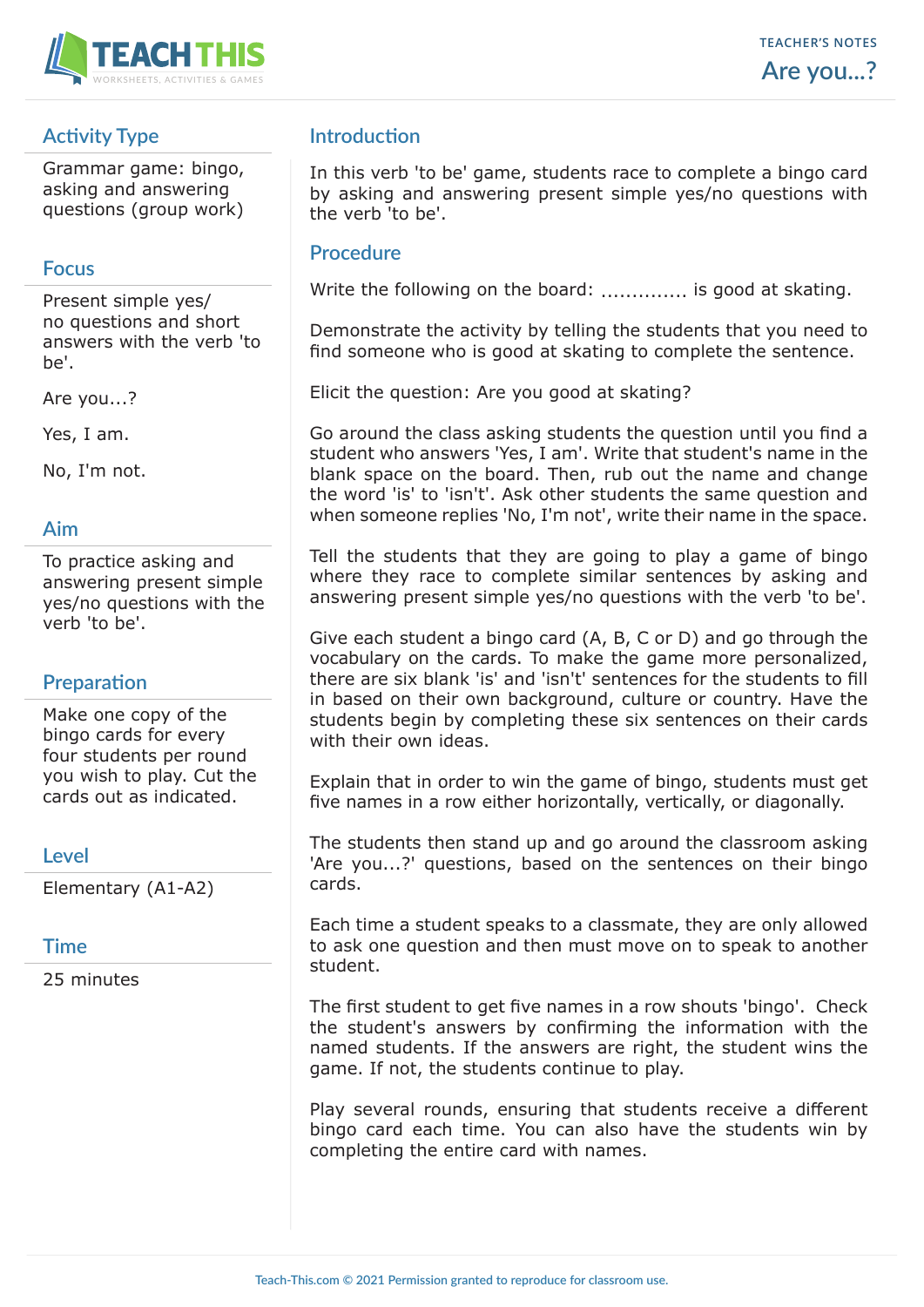

 $\chi$ 

 $\equiv$ 

## **Bingo Card A**

| is                      | is funny.             | is athletic.                     | is                       | is a pet owner.         |
|-------------------------|-----------------------|----------------------------------|--------------------------|-------------------------|
| is from a big<br>city.  | isn't                 | is strong.                       | is hungry.               | is a musican.           |
| is artistic.            | is a good<br>student. | is tired.                        | is from a small<br>town. | isn't                   |
| is good at<br>football. | is a hard worker.     | isn't                            | is kind.                 | is a good cook.         |
| is                      | is an only child.     | is over 170<br>centimeters tall. | is good at<br>drawing.   | isn't a good<br>singer. |

## **Bingo Card B**

\_\_\_\_\_\_\_\_\_\_\_\_\_\_\_\_\_\_\_\_\_\_\_\_\_

| isn't a good<br>singer. | is a good<br>student.   | is funny.         | is athletic.                     | is                       |
|-------------------------|-------------------------|-------------------|----------------------------------|--------------------------|
| is a pet owner.         | is from a big<br>city.  | isn't             | is strong.                       | is hungry.               |
| is a musician.          | is artistic.            | is                | is tired.                        | is from a small<br>town. |
| isn't                   | is good at<br>football. | is a hard worker. | isn't                            | is kind.                 |
| is a good cook.         | is                      | is an only child. | is over 170<br>centimeters tall. | is good at<br>drawing.   |